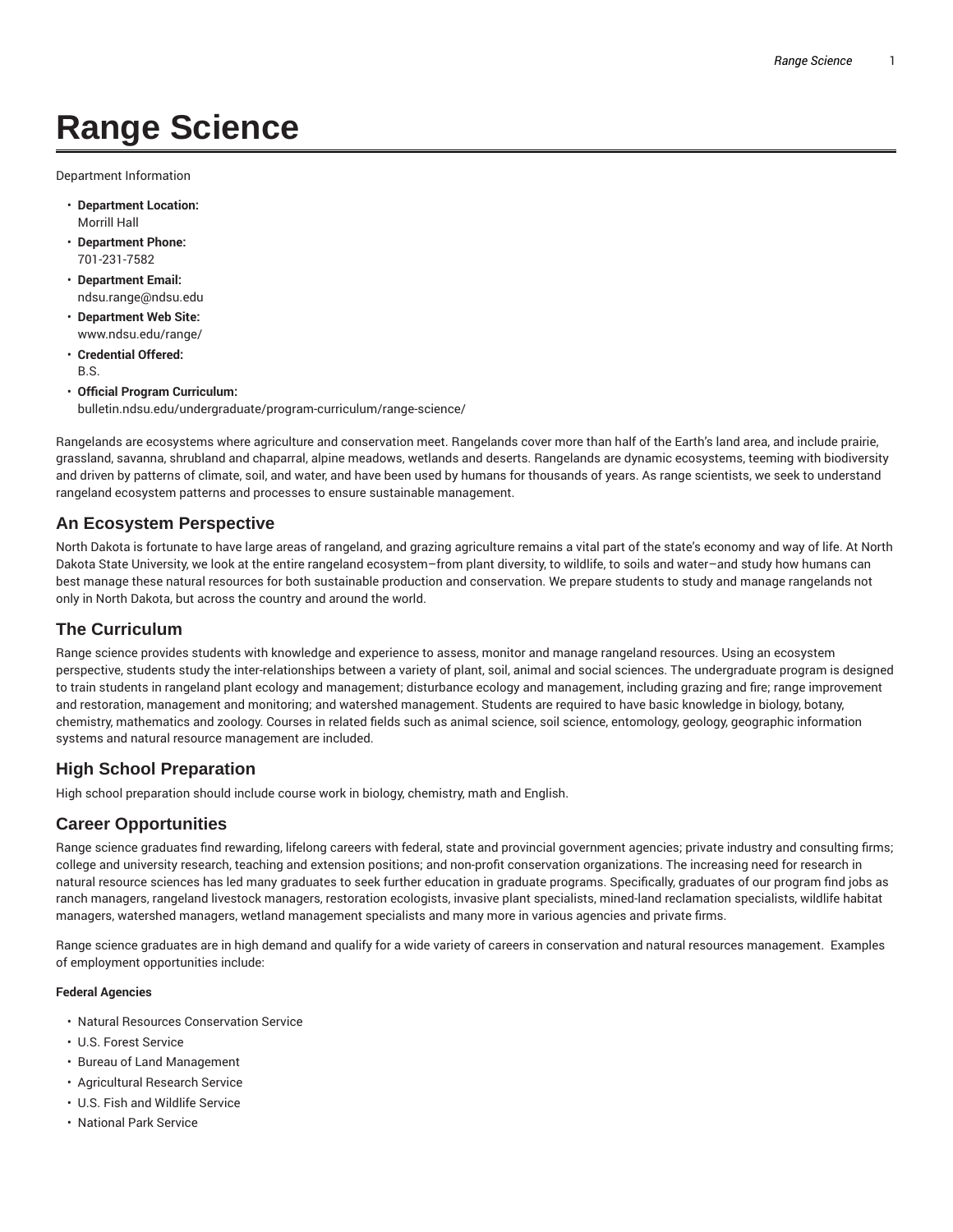- U.S. Geological Survey
- U.S. Environmental Protection Agency

#### **State Agencies**

- Natural resource departments
- Game and fish departments
- State land departments
- Experiment stations
- Extension Service

#### **Private Industry**

- Ranch management
- Environmental consulting
- Agricultural sales and service
- Agricultural advisors
- Mined-land reclamation specialists

#### **Foreign Assignments**

- Peace Corps
- U.N. Food and Agriculture Organization
- U.S. Agency for International Development

# **Financial Aid and Scholarships**

Range science majors are eligible to apply for many program scholarships as well as College of Agriculture, Food Systems, and Natural Resources scholarships each year. Scholarships are announced in spring semester and awarded fall semester. In addition, part-time work and work-study are available through the program and the School of Natural Resource Sciences.

# **Plan of Study**

Please note this is a sample plan of study and not an official curriculum. Actual student schedules for each semester will vary depending on start year, education goals, applicable transfer credit, and course availability. Students are encouraged to work with their academic advisor on a regular basis to review degree progress and customize an individual plan of study.

| Freshman                           |                                    |                |
|------------------------------------|------------------------------------|----------------|
| Fall                               | <b>Credits Spring</b>              | <b>Credits</b> |
| <b>BIOL 150</b>                    | 3 CHEM 122 (Category S)            | 3              |
| <b>BIOL 150L</b>                   | 1 COMM 110 (Category C)            | 3              |
| CHEM 121 (Category S)              | 3 ENGL 120                         | 3              |
| CHEM 121L (Category S)             | 1 SOIL 210 (Category S)            | 3              |
| <b>ENGL 110</b>                    | 4 Wellness Gen Ed                  | 2              |
| MATH 103 (or placement)            | 3                                  |                |
| <b>RNG 136</b>                     | 3                                  |                |
|                                    | 18                                 | 14             |
| Sophomore                          |                                    |                |
| Fall                               | <b>Credits Spring</b>              | <b>Credits</b> |
| <b>ANSC 114</b>                    | 3 SOIL 217                         | 3              |
| <b>RNG 213</b>                     | 3 STAT 330 (Category R)            | 3              |
| ECON 201 (Gen Ed Category B & G)   | 3 RNG 450                          | 3              |
| Humanities & Social Science Gen Ed | 3 RNG 452                          | 3              |
|                                    | Social & Behavioral Science Gen Ed | 3              |
|                                    | 12                                 | 15             |